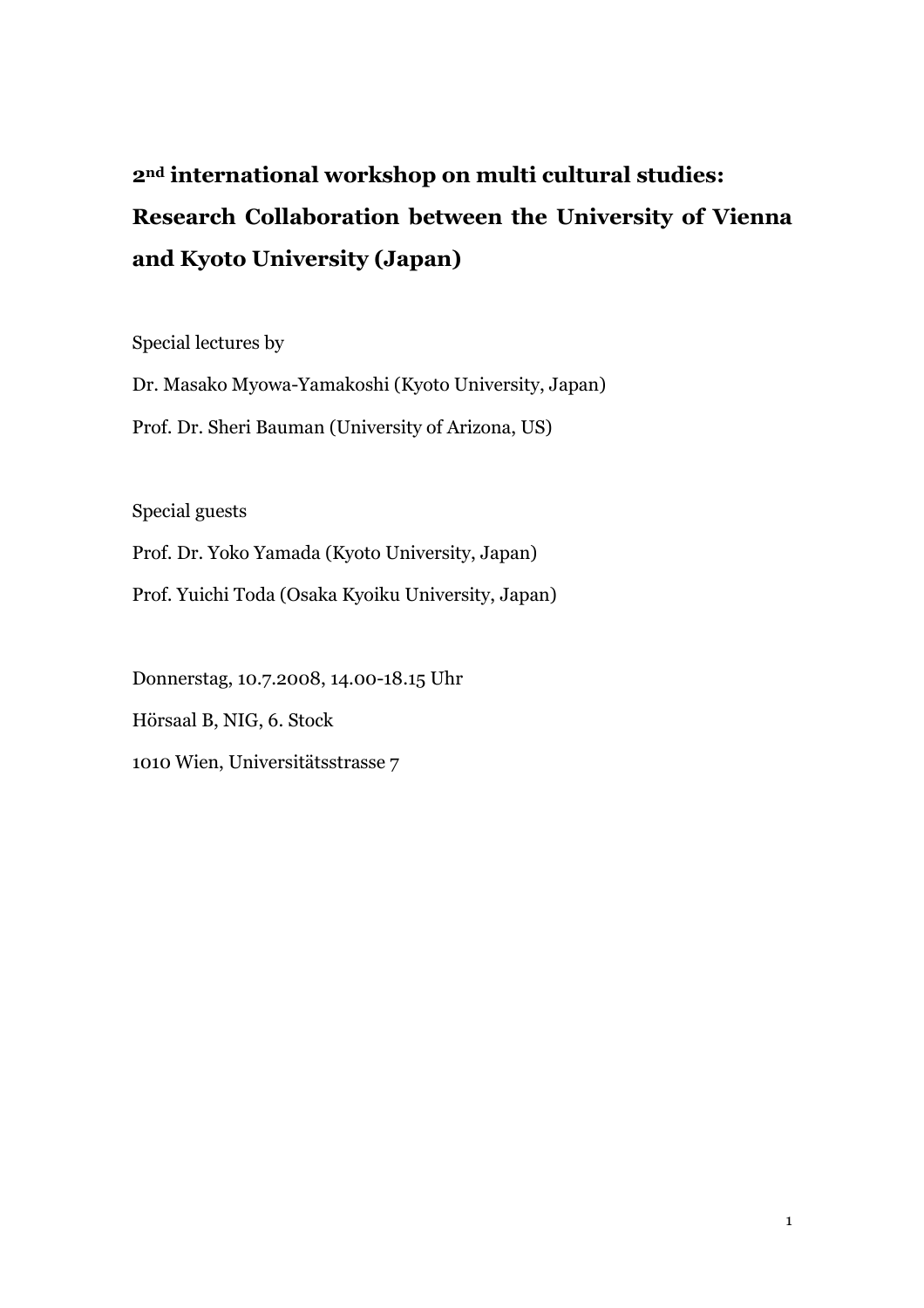## Program

14:00 – 14:10 Prof. Dr. Christiane Spiel (University of Vienna) Wellcome and Introduction

 $14:10 - 14:45$ Special lecuture by Dr. Masako Myowa-Yamakoshi (Kyoto University) Evolutionary Foundation and Development of Imitation

 $14:45 - 15.20$ Special lecuture by Prof. Dr. Sheri Bauman (University of Arizona) Cyberbullying: A Virtual Menace

15:20 - 15:40 Coffee Break

15:40 - 16:00 Yuko Yasuda (Kyoto University) Choices Involved in the Decision to Stop Infertility Treatment: Understanding this Process through Narrative Accounts and Personal Impacts

16:00 - 16:20 Petra Gradinger (University of Vienna) Enhancing Positive Development at University: Promotion of Self-Regulated Learning by Vienna E-Lecturing (VEL)

16:20 - 16:40 Akihiko Ieshima (Kyoto University) Impact of Japanese Comics on People: Psychological Investigation of Manga

16:40 - 17:00 Marko Lüftenegger (University of Vienna) Changes in Pupils Competences for Lifelong Learning: The Impact of the Classroom Context

17:00 - 17:20 Naoko Nishiyama (Kyoto University) Visualized Life Stories of Women in Maternal Kinship from the Viewpoint of Granddaughters

17:20 - 17:40 Elisabeth Stefanek (University of Vienna) Immigrant Families and Psychological Adaptation of Adolescents in Austria

17:40 - 18:00 Narrative Analysis of the Relationship between Generations in Japanese Traditional Art Kazuma Takeuchi (Kyoto University)

18:00 - 18:10 Dr. Dagmar Strohmeier (University of Vienna) Closing Remarks and Outlook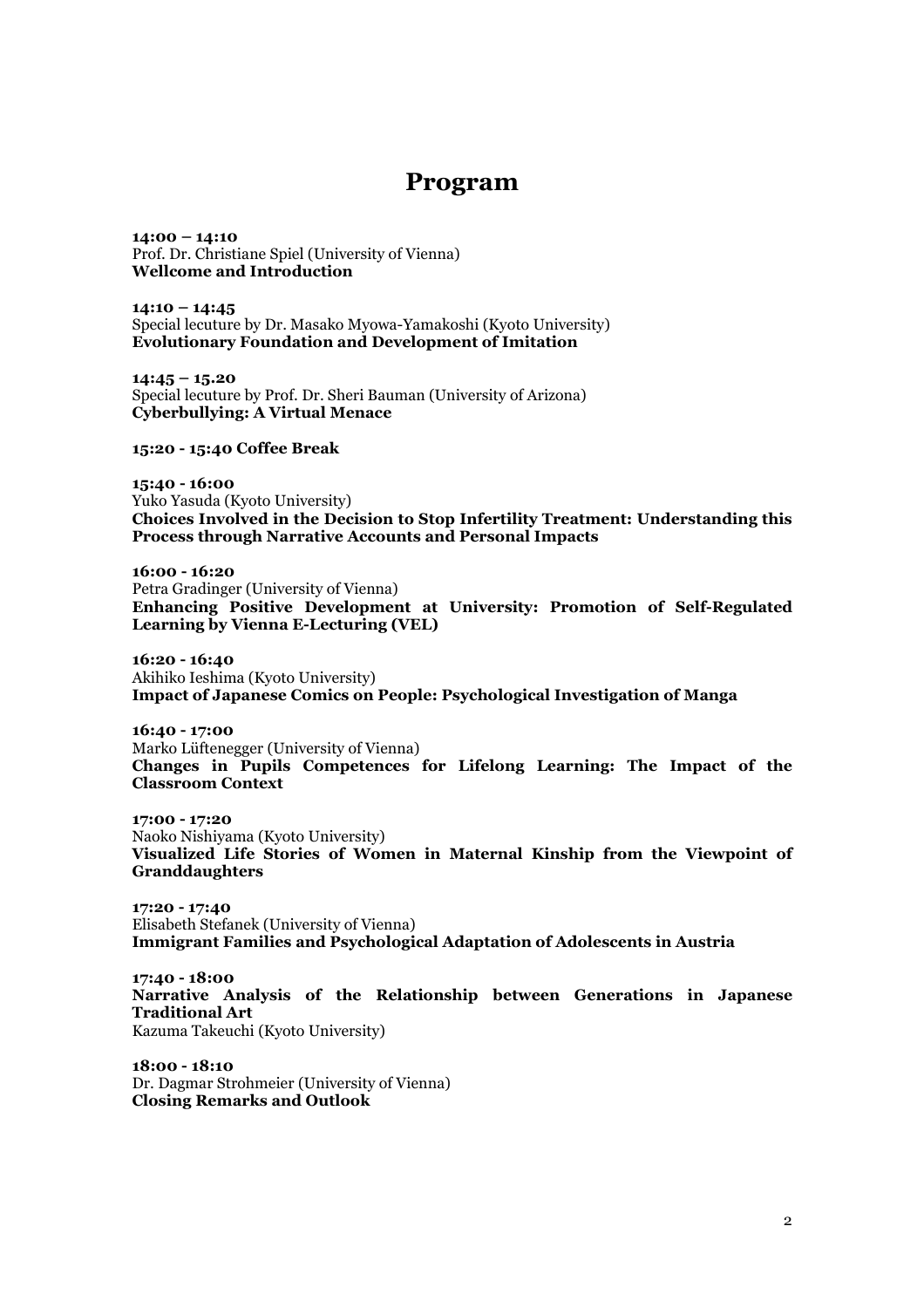#### Evolutionary Foundation and Development of Imitation

Dr. Masako Myowa-Yamakoshi Kyoto University

Imitation is an important activity in humans. Imitation contributes to the acquisition of adaptive nongenetic skills in a complex environment and plays a key role in the transmission of knowledge and skills—in an accurate and stable form—from one generation to the next, to produce "cultural" traditions in humans. I present a series of experiments on imitation in chimpanzees (*Pan troglodytes*) to understand human imitative ability from evolutionary and developmental perspectives. Researchers have argued whether whole-body imitation that appears in 9-month-old infants is derived from "neonatal imitation (Meltzoff & Moore, 1977)". Recently, we provided evidence for neonatal imitation in chimpanzees, who were reared from birth by their biological mothers (Myowa-Yamakoshi et al., 2004). At less than seven days of age the chimpanzees could discriminate between, and imitate, several human facial gestures (Figure 1). By the time they were two months old, however, the chimpanzees no longer imitated the gestures.



In the case of humans, whole-body imitation including facial gestures appear again in 9 to 12 months. The imitative ability of chimpanzees may not develop in the same way as that of humans. We evaluated the factors that determine the difficulty in reproducing actions in adult chimpanzees (Myowa-Yamakoshi & Matsuzawa, 1999, 2000).

We made three important findings. First, actions involving novel motor patterns were more difficult for chimpanzees to perform than actions involving familiar motor patterns. Of note, the chimpanzees seldom reproduced demonstrated actions at their first attempt, even when these actions involved motor patterns that they had already acquired. Second, it was easier for the chimpanzees to perform an action in which an object is directed towards some external location (another object and one's own body) than to manipulate a single object alone. The chimpanzees focused on the direction in which objects were manipulated for visual cues for reproducing the demonstrator's actions. Third, some specific types of error were found. The chimpanzees persistently repeated actions that had been taught in a previous session, and also continued to manipulate each object in familiar ways. This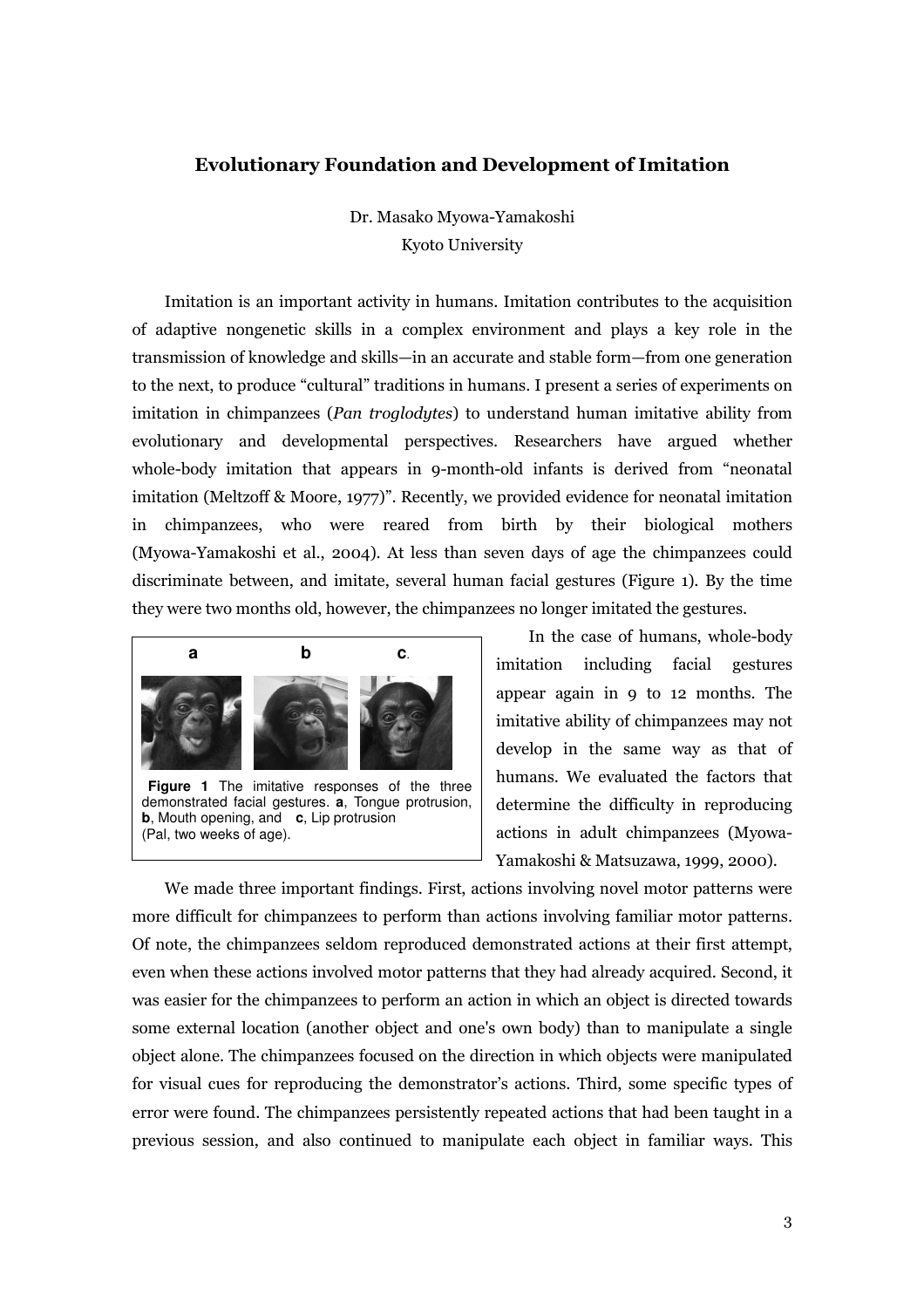indicates that their responses were highly restricted and somehow stimulus bound.

Our findings suggest discontinuity between neonatal imitation and imitation that develops later in life. The capacity for neonatal imitation may be characteristic common to humans and chimpanzees that has resulted from natural selection. On the other hand, the ability to imitate a broad range of whole-body actions, especially actions not involving objects (e.g., sign language and pantomime) seems to be an ability that evolved after the human lineage separated from that of chimpanzees (Myowa-Yamakoshi, 2006, in press).

【Note】The research reported here and the preparation of the manuscript were financially supported by Grants-in-Aid for Scientific Research from the Japan Society for the Promotion of Science (JSPS), and the Ministry of Education, Culture, Sports, Science and Technology (MEXT) (nos. 09207105, 10CE2005, 12002009, 16002001,13610086, 16683003, and 19680013), the MEXT Grant-in-Aid for the 21st Century COE Programs (A2 and D2 to Kyoto University), the research fellowship to M. M.-Y. from JSPS for Young Scientists, and JSPS core-to-core program HOPE.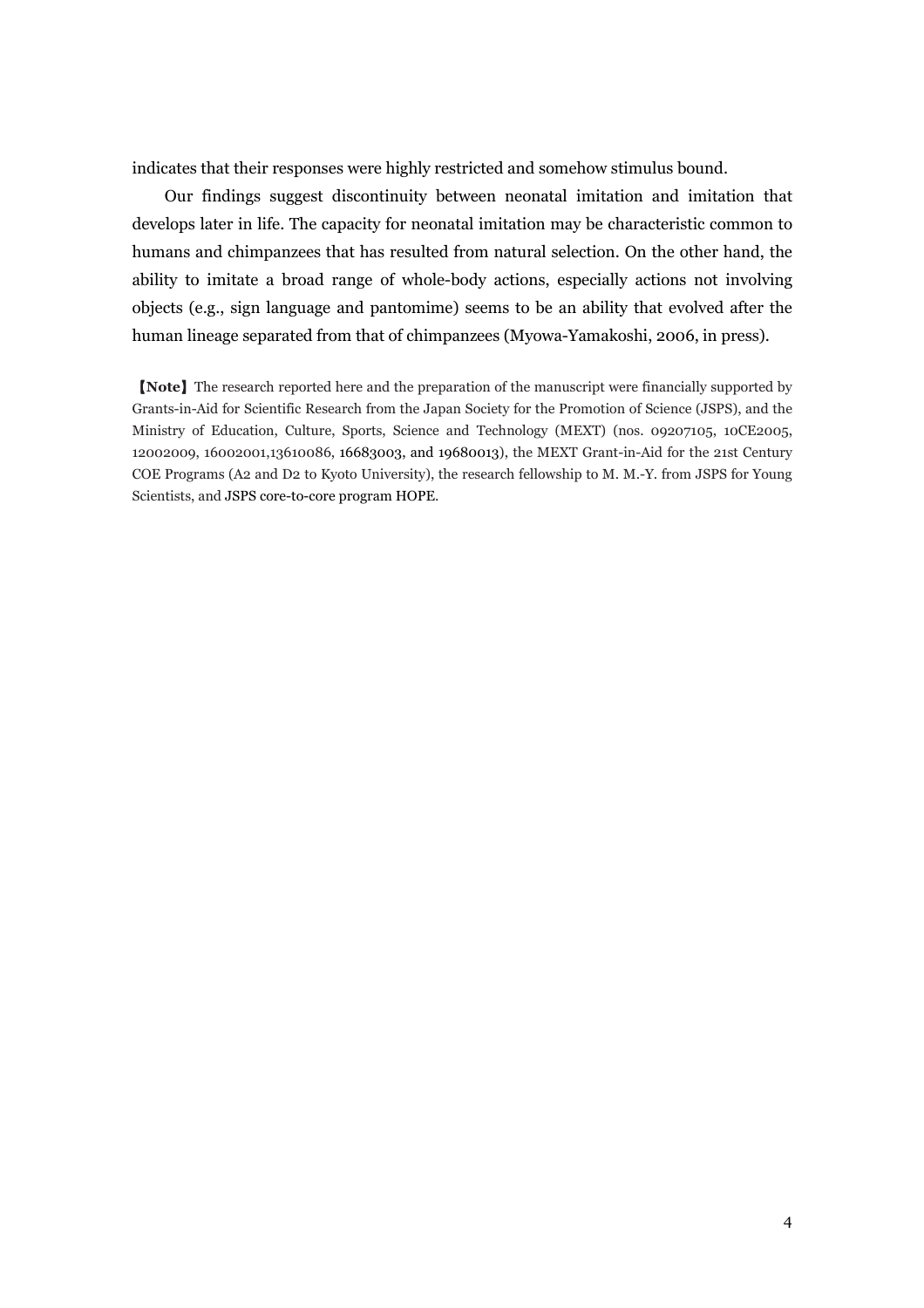## Cyberbullying: A Virtual Menace

Prof. Dr. Sheri Bauman University of Arizona

Schools are places for learning, which cannot occur when students are fearful, distressed, angry, distracted, or humiliated by cyberbullying. Cyberbullying is particularly dangerous because the hurtful content can be quickly distributed to a large audience. The ordinary restrictions of time and space do not constrain the cyberbully, whose identity may even be camouflaged. This interactive presentation will provide information, practical strategies, and techniques to protect youth from cyberbullying. Participants will learn methods of self-protection and responding to cyber-bullying, as well as information and strategies for school personnel and parents to use to curb cyberbullying.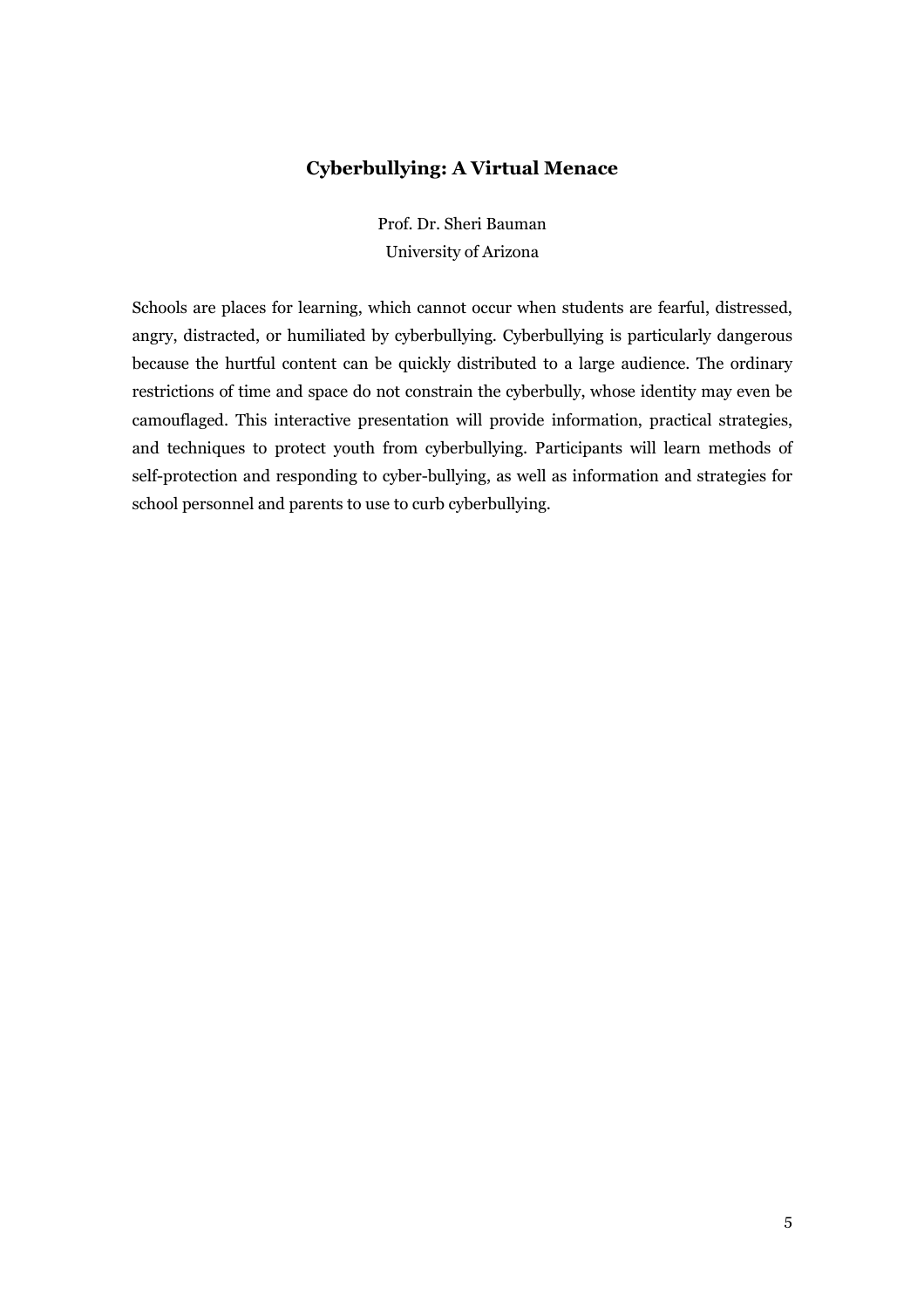#### Choices Involved in the Decision to Stop Infertility Treatment: Understanding this Process through Narrative Accounts and Personal Impacts

Yuko Yasuda

Kyoto University

This study examines the impact on continuing psychological development of choices made by women unable to conceive children. Women treated for infertility face three key decisions. One involves the decision to have children aided by infertility treatments. A second involves not using such treatments and living as a partner in a couple without children. A third involves adoption after the cessation of infertility treatments. In this study, I interviewed women who were unable to conceive children with infertility treatments, and who subsequently considered adoption. In Japan, adoption probably represents a minority preference among women who are unable to have children. The duration of periods devoted to considering adoption varied considerably among individuals, and reflected the various impacts of terminating infertility treatment. This presentation relies on personal narratives to understand decisions to stop infertility treatments.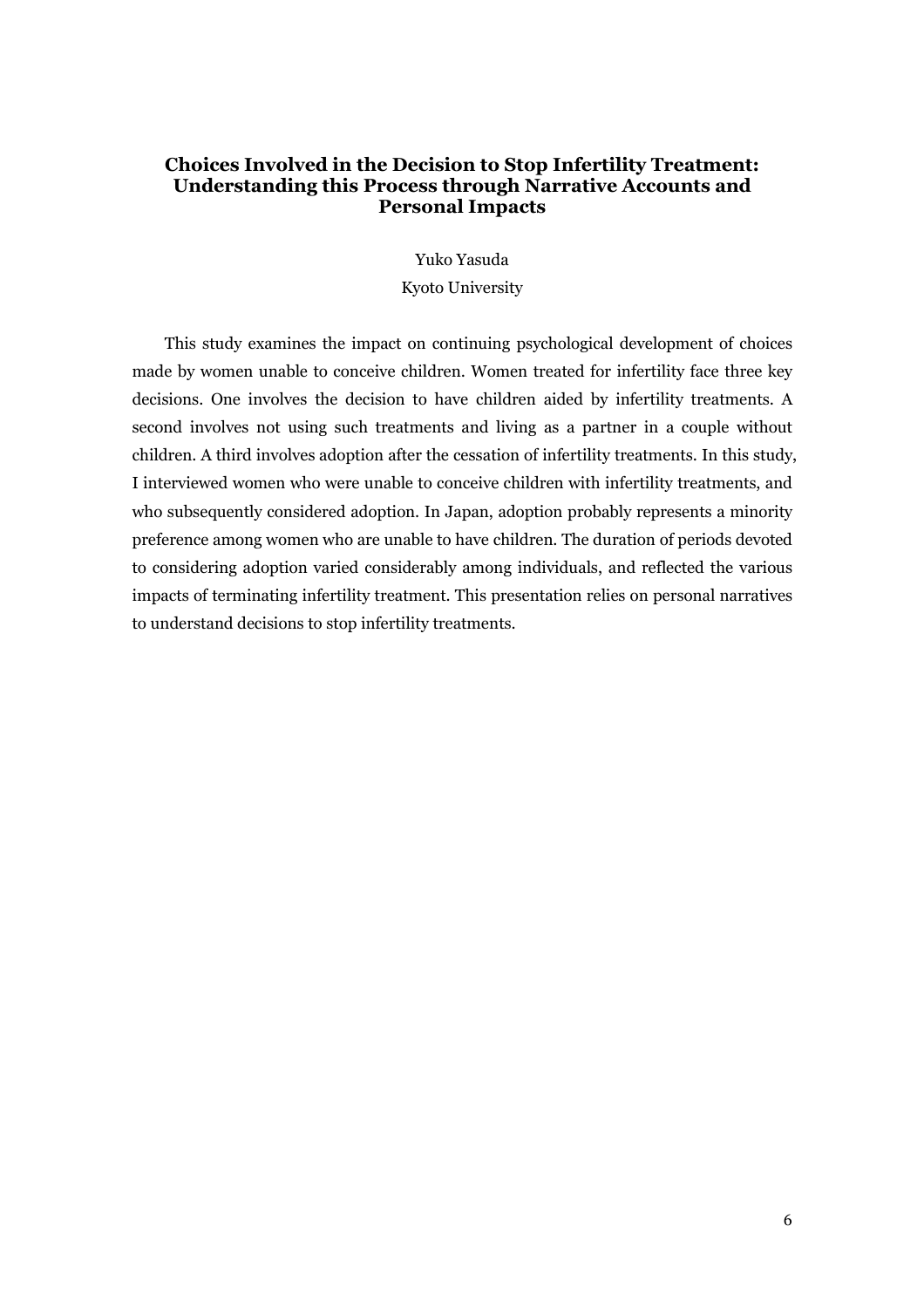#### Enhancing Positive Development at University: Promotion of Self-Regulated Learning by Vienna E-Lecturing (VEL)

Petra Gradinger University of Vienna

Self-regulation competencies are considered as important conditions for successful (life long) learning. Consequently, self-regulated learning is a major component of positive youth development and should be exercised throughout adulthood. Unfortunately many young adults studying at university are still lacking these skills, thus performing below their potentials. Research shows, that underachievers are at risk during their entire life and therefore intervention programs are needed (MacCall, Evahn & Kratzer, 1992). To promote self-regulation competencies in young adults, the Vienna E-Lecturing (VEL) program was developed. VEL is a one year intervention program integrated in a compulsory lecture (research methods and evaluation) at university. VEL follows up four goals, promoting (1) professional knowledge, (2) self-regulated learning, (3) cooperative learning, and (4) e-competence. The theoretical background of VEL is provided by the process model of self-regulated learning (Zimmerman, 2000), based on the social cognitive view of learning. To meet modern forms of a flexible learning environment VEL is implemented through a blended learning concept (virtual learning modules and face-to-face sessions).

To prove for program effectiveness a complex formative and summative evaluation model was applied. Data were collected before, during and after the intervention from 80 students and 80 matched controls. VEL-participants show better achievement in productive test items and superior development of self-regulation competencies, e.g. monitoring or regulation of emotion than the controls. In addition, stable advancement of cooperation and e-competence was observed in the intervention group. Referring to effect sizes we found encouraging small to middle effects (Cohen, 1988).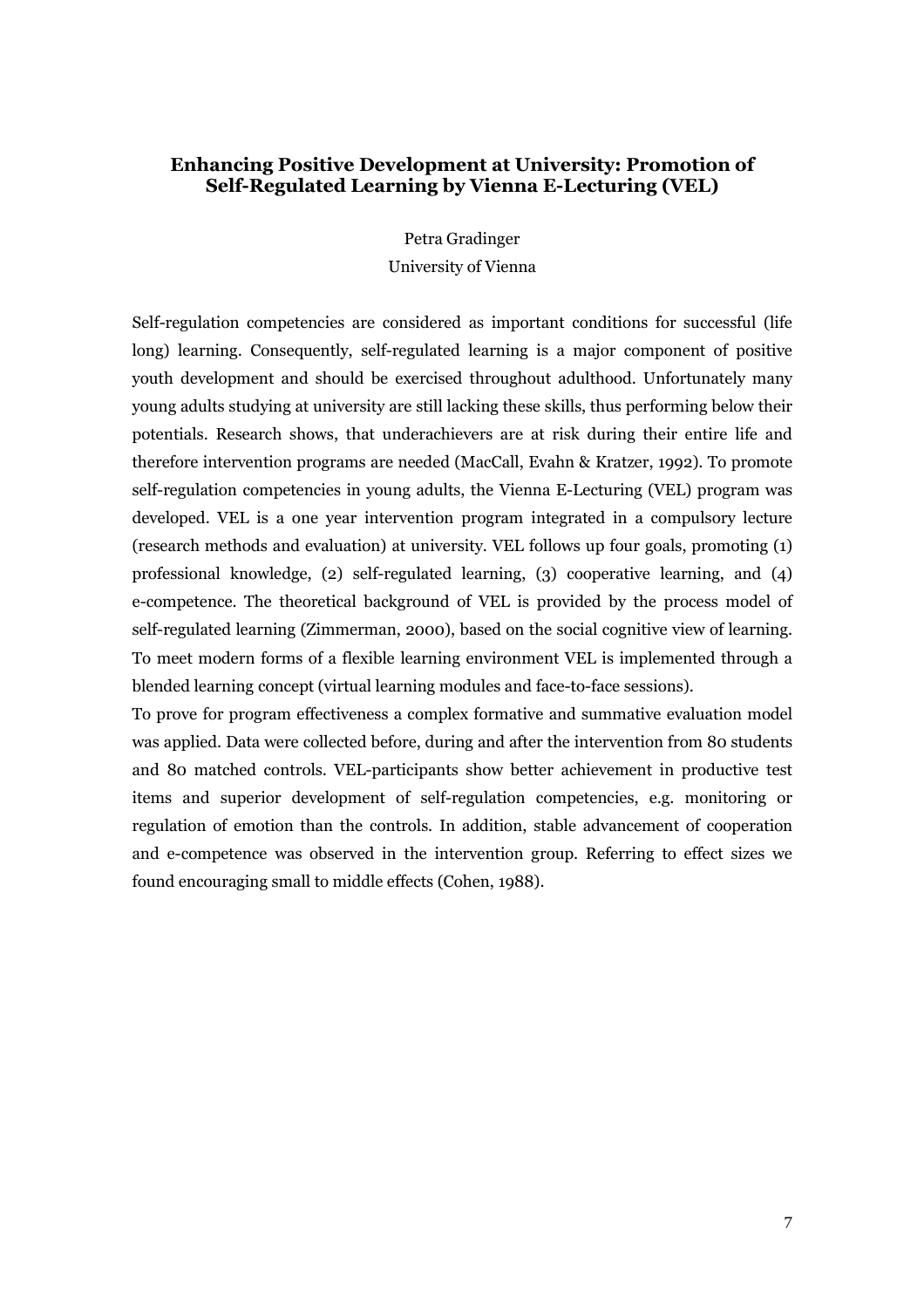#### Impact of Japanese Comics on People: Psychological Investigation of Manga

Akihiko Ieshima

Kyoto University

The word "manga" refers to Japanese comic books containing illustrations, words and frames. Manga are very popular in Japan and are read by a wide variety of people. In the twentieth century, there were arguments about the effect of manga on children because many children preferred manga to books. Manga were regarded as an evil, and the main theme of the arguments was how to protect children from their negative effects. Although previous studies have only focused on the negative effects, manga also have a positive impact on children and adults.

In the past few years, I have examined "what people learn from manga" through questionnaires, in-depth interviews and observation of online communities. In brief, the results of these studies suggest that some Japanese people, especially those who have been exposed to manga since their youth, learn more about everything (their ideals, moral sense, knowledge and behaviour) from manga than from the people in their immediate environment (parents, teachers and friends). Further psychological investigation is needed to explore the positive effects of manga on people.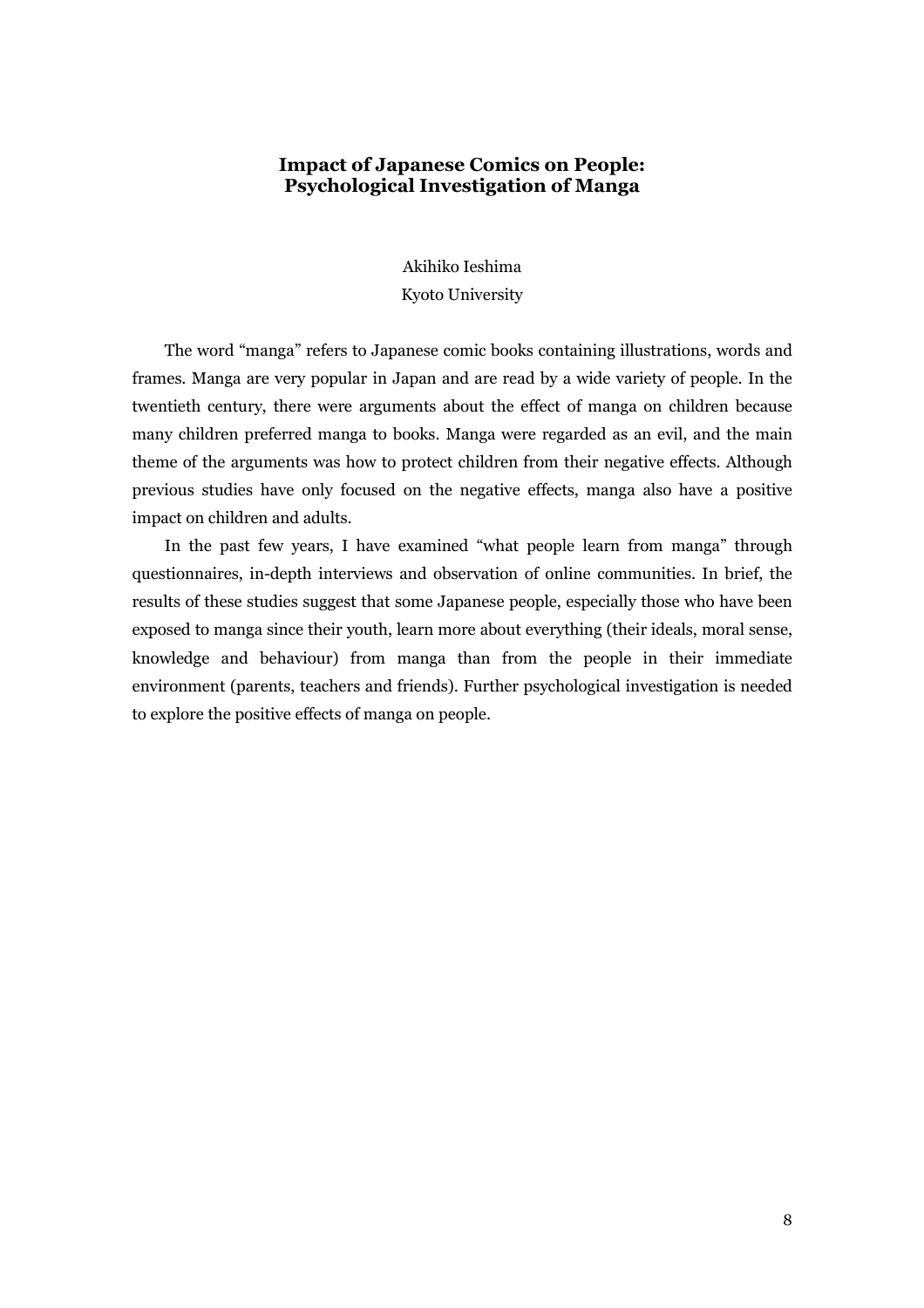## Changes in Pupils Competences for Lifelong Learning: The Impact of the Classroom Context

Marko Lüftenegger University of Vienna

Lifelong learning is a topic of high relevance in our Information society. The persistent motivation to learn as well as the correspondent learning skills appears to be essential in such a society. Schools, as a collective institution, are responsible to lay the cornerstones of these skills. But how well are pupils prepared for lifelong learning? How do their competences for lifelong learning change throughout their length of attendance to school? Does the classroom context have an impact on students' competences for lifelong learning?

Results are presented from a study comprising about 1700 pupils. Pupils attended grades 5 to 8 of two different types of Secondary Schools in Austria. The same questionnaire was presented three times over a period of 1 ½ year. Pupils` interest, goal orientations, self-efficacy and competences for self-regulated learning were measured, and it was investigated how students perceive their classroom as enhancing the development of their self-regulated learning skills and as fostering their motivation.

First, it was shown that pupils are only moderately prepared for lifelong learning. Second, multilevel analyses were applied to analyze both the development of students' motivation and their competence for self-regulated learning and the impact of the perceived classroom. A negative trend for students' interest and the adoption of learning goals appeared. Classroom differences were also shown for these variables, whereas the impact of the perceived classroom context was partly confirmed. In sum, the results indicated the need for providing pupils appropriate learning contexts that enable them to develop competences for lifelong learning.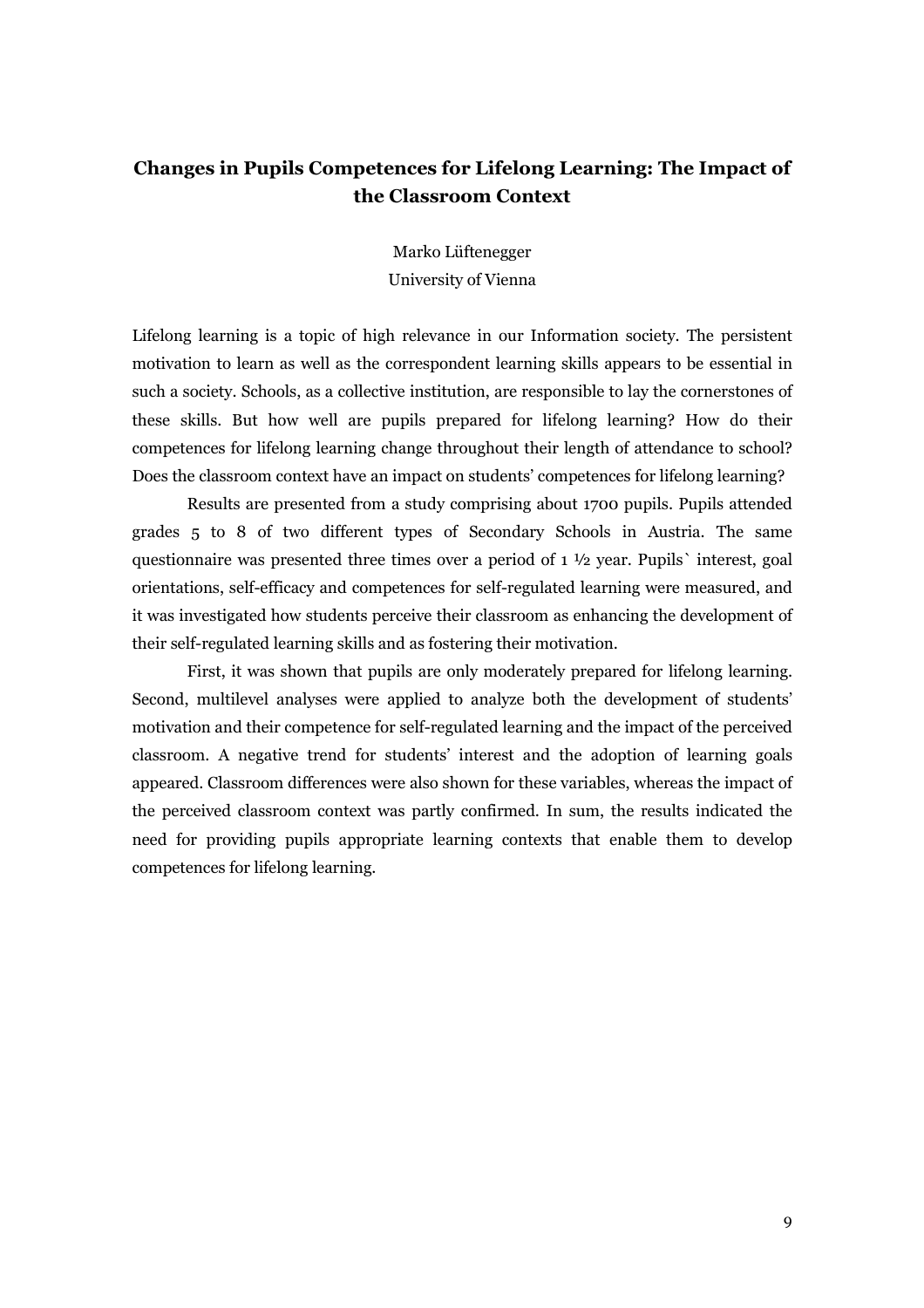### Visualized Life Stories of Women in Maternal Kinship from the Viewpoint of Granddaughters

Naoko Nishiyama & Yoko Yamada Kyoto University

This study explored how adolescent women represent their life stories in a context of maternal kinship. This study expands the temporal perspective from a life-span to a generative-lifecycle-span and from one generation to several generations. We obtained information on the maternal kinships of 245 Japanese college students (average age 19.57 years). Using Yamada's freehand Image Drawing Method (IDM), they were asked to draw images of their (1) past, (2) present, and (3) future relationships with their mothers and maternal grandmothers. On analyzing the images qualitatively, four fundamental patterns of images of early childhood were identified. The relationship patterns were named "dyad and one", "triangle", "side by side", and "wrapped". The patterns of early childhood tended to continue throughout the three life stages, although positions or roles were reversed. In addition, the patterns of early childhood and of the future tended to be very similar. Although the status of individuals changed, their life stories of relationships continued over generations.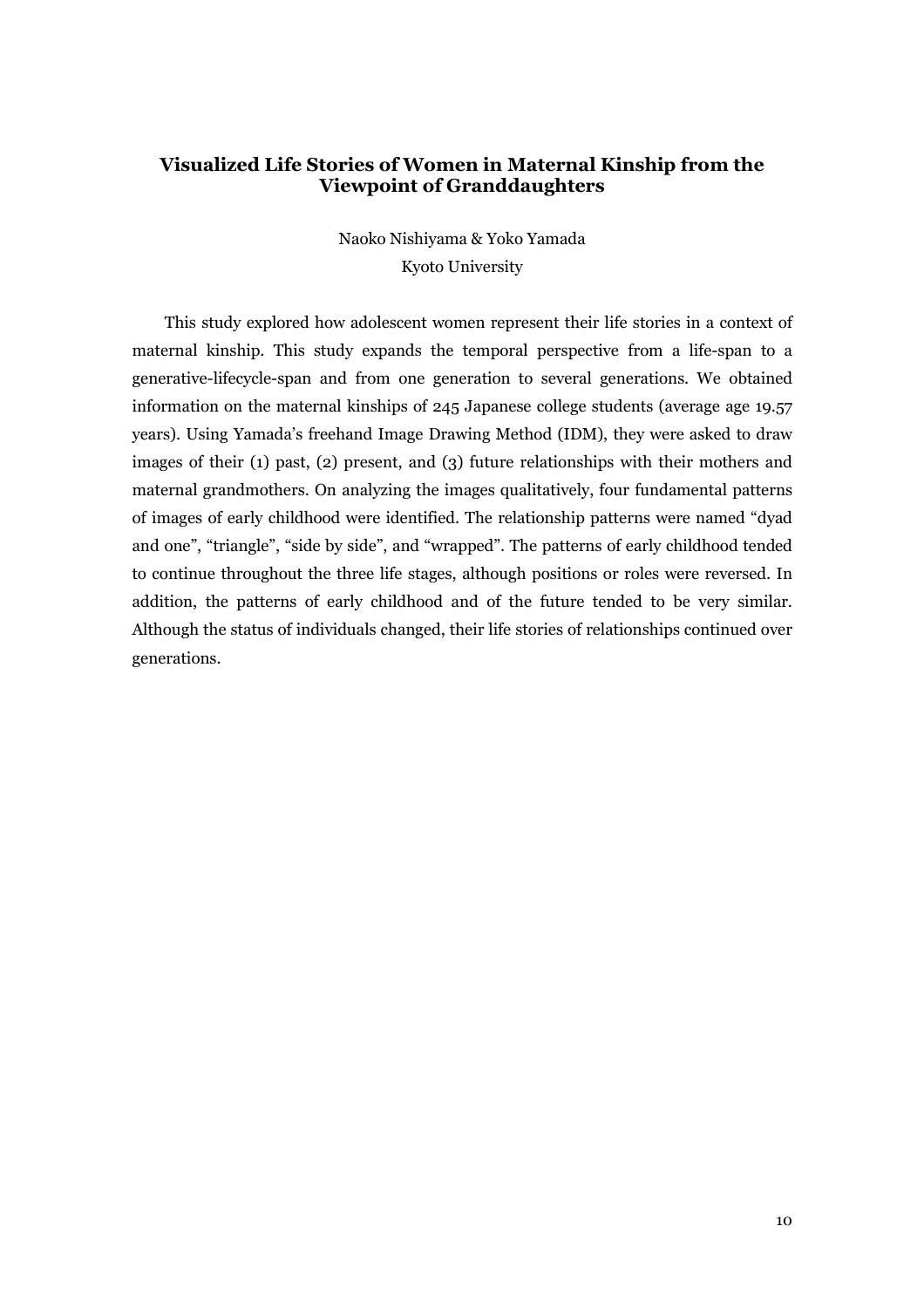## Immigrant Families and Psychological Adaptation of Adolescents in Austria

Elisabeth Stefanek University of Vienna

Living in a diverse cultural context becomes more and more common in many European societies. To adapt successfully in a society adolescents have to fulfil normative and non-normative developmental tasks. Additionally, immigrant adolescents have to cope with the inherent stressful experience of immigration. Thus, the first goal is to investigate psychological adaptation of immigrant and native Austrian adolescents in different domains (e.g. parents, self) as well as internalizing problem behaviour and psychosomatic symptoms. The second goal is to discuss variables used to categorize an adolescent as an immigrant and develop an alternative categorization. 761 adolescents (48.4% girls, 51.6% boys) aged 14 to 19 participated in this study. For data collection the Problem Questionnaire and a shortened version of Youth Self Report were used. The results of several ANOVAs revealed differences in psychological adaptation in adolescents depending on immigrant status as well as the cultural background of their parents. In general, first generation immigrant adolescents show significant higher levels of psychological problems. Adolescents with at least one immigrant parent show higher levels in problems related to parents. The present results highlight challenges of becoming an adolescent in a cultural diverse society.